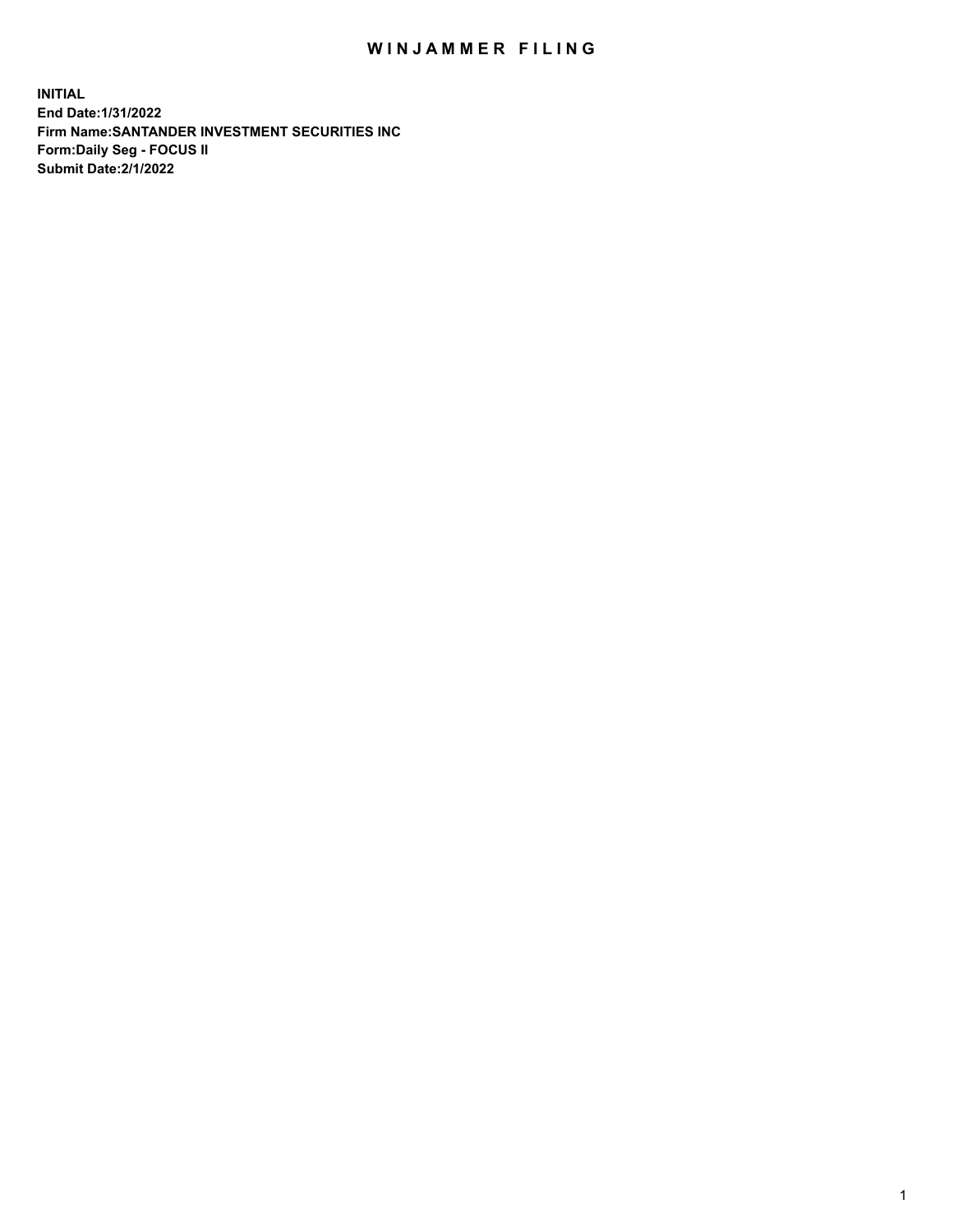**INITIAL End Date:1/31/2022 Firm Name:SANTANDER INVESTMENT SECURITIES INC Form:Daily Seg - FOCUS II Submit Date:2/1/2022 Daily Segregation - Cover Page**

| Name of Company                                                                   | <b>SANTANDER INVESTMENT</b>                |
|-----------------------------------------------------------------------------------|--------------------------------------------|
| <b>Contact Name</b>                                                               | <b>SECURITIES INC</b><br><b>Richard Ro</b> |
| <b>Contact Phone Number</b>                                                       | (212) 350-3662                             |
| <b>Contact Email Address</b>                                                      | richard.ro@santander.us                    |
| FCM's Customer Segregated Funds Residual Interest Target (choose one):            |                                            |
| a. Minimum dollar amount: ; or                                                    | 70,000,000                                 |
| b. Minimum percentage of customer segregated funds required:% ; or                | <u>0</u>                                   |
| c. Dollar amount range between: and; or                                           | 00                                         |
| d. Percentage range of customer segregated funds required between:% and%.         | 0 <sub>0</sub>                             |
| FCM's Customer Secured Amount Funds Residual Interest Target (choose one):        |                                            |
| a. Minimum dollar amount: ; or                                                    | $\frac{0}{0}$                              |
| b. Minimum percentage of customer secured funds required:%; or                    |                                            |
| c. Dollar amount range between: and; or                                           | 0 <sub>0</sub>                             |
| d. Percentage range of customer secured funds required between:% and%.            | 0 <sub>0</sub>                             |
| FCM's Cleared Swaps Customer Collateral Residual Interest Target (choose one):    |                                            |
| a. Minimum dollar amount: ; or                                                    | $\overline{\mathbf{0}}$                    |
| b. Minimum percentage of cleared swaps customer collateral required:% ; or        | <u>0</u>                                   |
| c. Dollar amount range between: and; or                                           | 0 <sub>0</sub>                             |
| d. Percentage range of cleared swaps customer collateral required between:% and%. | 0 <sub>0</sub>                             |

Attach supporting documents CH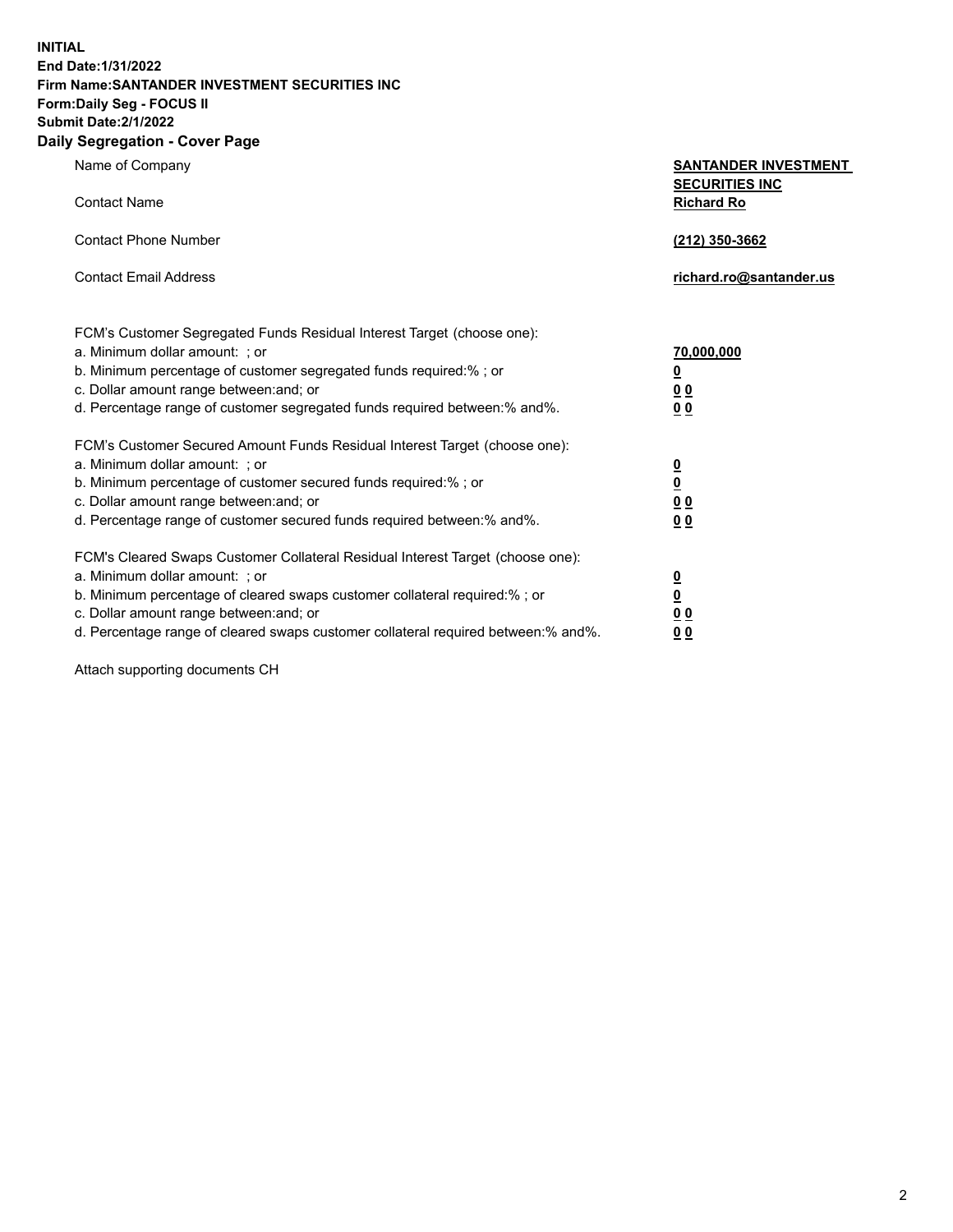**INITIAL End Date:1/31/2022 Firm Name:SANTANDER INVESTMENT SECURITIES INC Form:Daily Seg - FOCUS II Submit Date:2/1/2022 Daily Segregation - Secured Amounts** Foreign Futures and Foreign Options Secured Amounts Amount required to be set aside pursuant to law, rule or regulation of a foreign government or a rule of a self-regulatory organization authorized thereunder 1. Net ledger balance - Foreign Futures and Foreign Option Trading - All Customers A. Cash **0** [7315] B. Securities (at market) **0** [7317] 2. Net unrealized profit (loss) in open futures contracts traded on a foreign board of trade **0** [7325] 3. Exchange traded options a. Market value of open option contracts purchased on a foreign board of trade **0** [7335] b. Market value of open contracts granted (sold) on a foreign board of trade **0** [7337] 4. Net equity (deficit) (add lines 1. 2. and 3.) **0** [7345] 5. Account liquidating to a deficit and account with a debit balances - gross amount **0** [7351] Less: amount offset by customer owned securities **0** [7352] **0** [7354] 6. Amount required to be set aside as the secured amount - Net Liquidating Equity

Method (add lines 4 and 5) **0** [7355] 7. Greater of amount required to be set aside pursuant to foreign jurisdiction (above) or line 6. **0** [7360] FUNDS DEPOSITED IN SEPARATE REGULATION 30.7 ACCOUNTS 1. Cash in banks A. Banks located in the United States **0** [7500] B. Other banks qualified under Regulation 30.7 **0** [7520] **0** [7530] 2. Securities A. In safekeeping with banks located in the United States **0** [7540] B. In safekeeping with other banks qualified under Regulation 30.7 **0** [7560] **0** [7570] 3. Equities with registered futures commission merchants A. Cash **0** [7580] B. Securities **0** [7590] C. Unrealized gain (loss) on open futures contracts **0** [7600] D. Value of long option contracts **0** [7610] E. Value of short option contracts **0** [7615] **0** [7620] 4. Amounts held by clearing organizations of foreign boards of trade A. Cash **0** [7640] B. Securities **0** [7650] C. Amount due to (from) clearing organization - daily variation **0** [7660] D. Value of long option contracts **0** [7670] E. Value of short option contracts **0** [7675] **0** [7680] 5. Amounts held by members of foreign boards of trade A. Cash **0** [7700] B. Securities **0** [7710] C. Unrealized gain (loss) on open futures contracts **0** [7720] D. Value of long option contracts **0** [7730] E. Value of short option contracts **0** [7735] **0** [7740] 6. Amounts with other depositories designated by a foreign board of trade **0** [7760]

**0** [7305]

7. Segregated funds on hand **0** [7765] 8. Total funds in separate section 30.7 accounts **0** [7770] 9. Excess (deficiency) Set Aside for Secured Amount (subtract line 7 Secured Statement Page 1 from Line 8) **0** [7380]

10. Management Target Amount for Excess funds in separate section 30.7 accounts **0** [7780]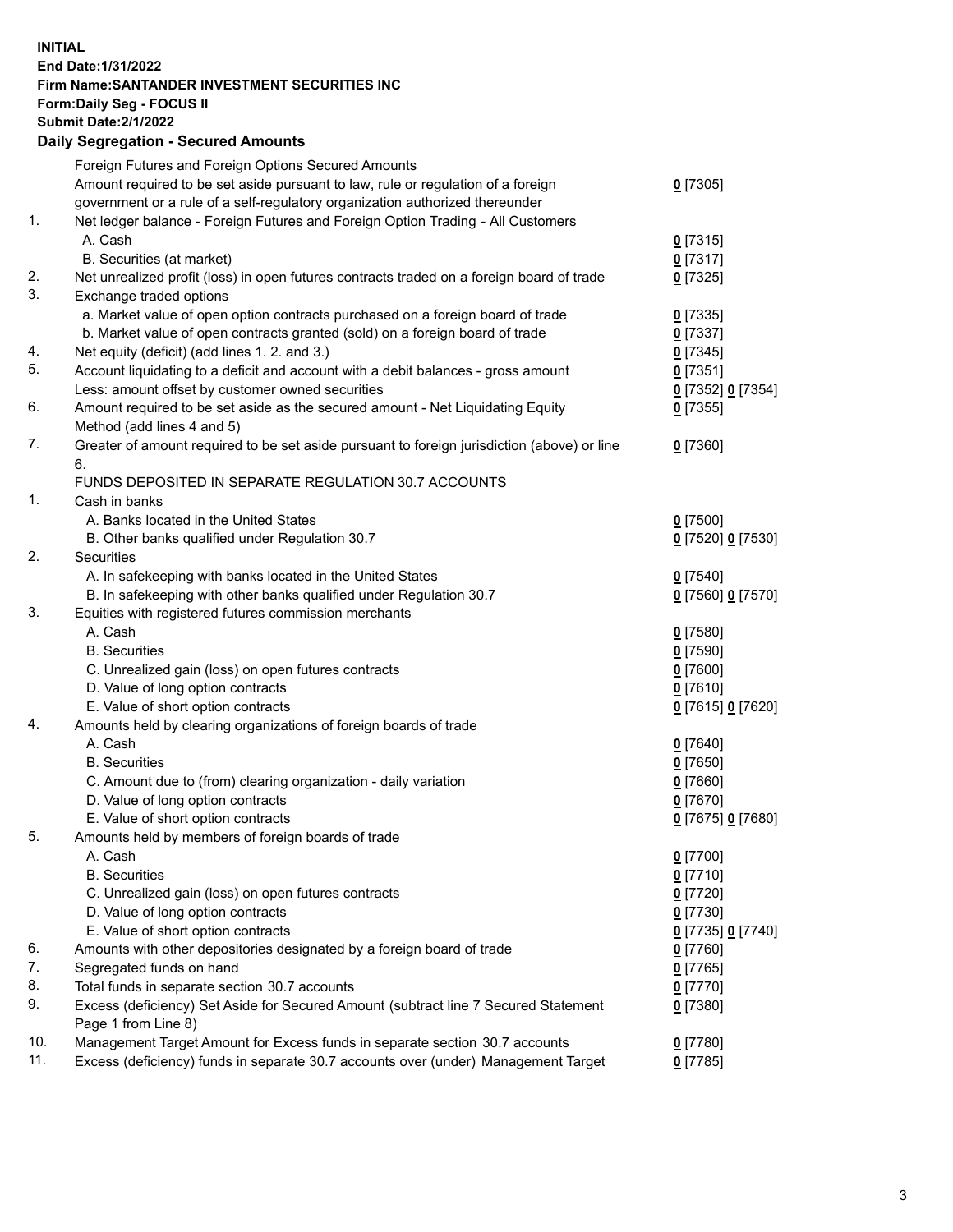| <b>INITIAL</b> |                                                                                     |                      |
|----------------|-------------------------------------------------------------------------------------|----------------------|
|                | End Date: 1/31/2022                                                                 |                      |
|                | Firm Name: SANTANDER INVESTMENT SECURITIES INC                                      |                      |
|                | Form: Daily Seg - FOCUS II                                                          |                      |
|                | <b>Submit Date:2/1/2022</b>                                                         |                      |
|                | Daily Segregation - Segregation Statement                                           |                      |
|                | SEGREGATION REQUIREMENTS(Section 4d(2) of the CEAct)                                |                      |
| 1.             | Net ledger balance                                                                  |                      |
|                | A. Cash                                                                             | 2,792,981,452 [7010] |
|                | B. Securities (at market)                                                           | $0$ [7020]           |
| 2.             | Net unrealized profit (loss) in open futures contracts traded on a contract market  | -393,727,536 [7030]  |
| 3.             | Exchange traded options                                                             |                      |
|                | A. Add market value of open option contracts purchased on a contract market         | 107,075,780 [7032]   |
|                | B. Deduct market value of open option contracts granted (sold) on a contract market | -33,589,401 [7033]   |
| 4.             | Net equity (deficit) (add lines 1, 2 and 3)                                         | 2,472,740,295 [7040] |
| 5.             | Accounts liquidating to a deficit and accounts with                                 |                      |
|                | debit balances - gross amount                                                       | $0$ [7045]           |
|                | Less: amount offset by customer securities                                          | 0 [7047] 0 [7050]    |
| 6.             | Amount required to be segregated (add lines 4 and 5)                                | 2,472,740,295 [7060] |
|                | FUNDS IN SEGREGATED ACCOUNTS                                                        |                      |
| 7.             | Deposited in segregated funds bank accounts                                         |                      |
|                | A. Cash                                                                             | 318, 141, 437 [7070] |
|                | B. Securities representing investments of customers' funds (at market)              | $0$ [7080]           |
|                | C. Securities held for particular customers or option customers in lieu of cash (at | $0$ [7090]           |
|                | market)                                                                             |                      |
| 8.             | Margins on deposit with derivatives clearing organizations of contract markets      |                      |
|                | A. Cash                                                                             | 2,056,211,653 [7100] |
|                | B. Securities representing investments of customers' funds (at market)              | $0$ [7110]           |
|                | C. Securities held for particular customers or option customers in lieu of cash (at | $0$ [7120]           |
|                | market)                                                                             |                      |
| 9.             | Net settlement from (to) derivatives clearing organizations of contract markets     | 96,834,002 [7130]    |
| 10.            | Exchange traded options                                                             |                      |
|                | A. Value of open long option contracts                                              | 107,075,780 [7132]   |
|                | B. Value of open short option contracts                                             | -33,589,401 [7133]   |
| 11.            | Net equities with other FCMs                                                        |                      |
|                | A. Net liquidating equity                                                           | $0$ [7140]           |
|                | B. Securities representing investments of customers' funds (at market)              | $0$ [7160]           |
|                | C. Securities held for particular customers or option customers in lieu of cash (at | $0$ [7170]           |
|                | market)                                                                             |                      |
| 12.            | Segregated funds on hand                                                            | $0$ [7150]           |
| 13.            | Total amount in segregation (add lines 7 through 12)                                | 2,544,673,471 [7180] |
| 14.            | Excess (deficiency) funds in segregation (subtract line 6 from line 13)             | 71,933,176 [7190]    |
| 15.            | Management Target Amount for Excess funds in segregation                            | 70,000,000 [7194]    |
| 16.            | Excess (deficiency) funds in segregation over (under) Management Target Amount      | 1,933,176 [7198]     |
|                | <b>Excess</b>                                                                       |                      |